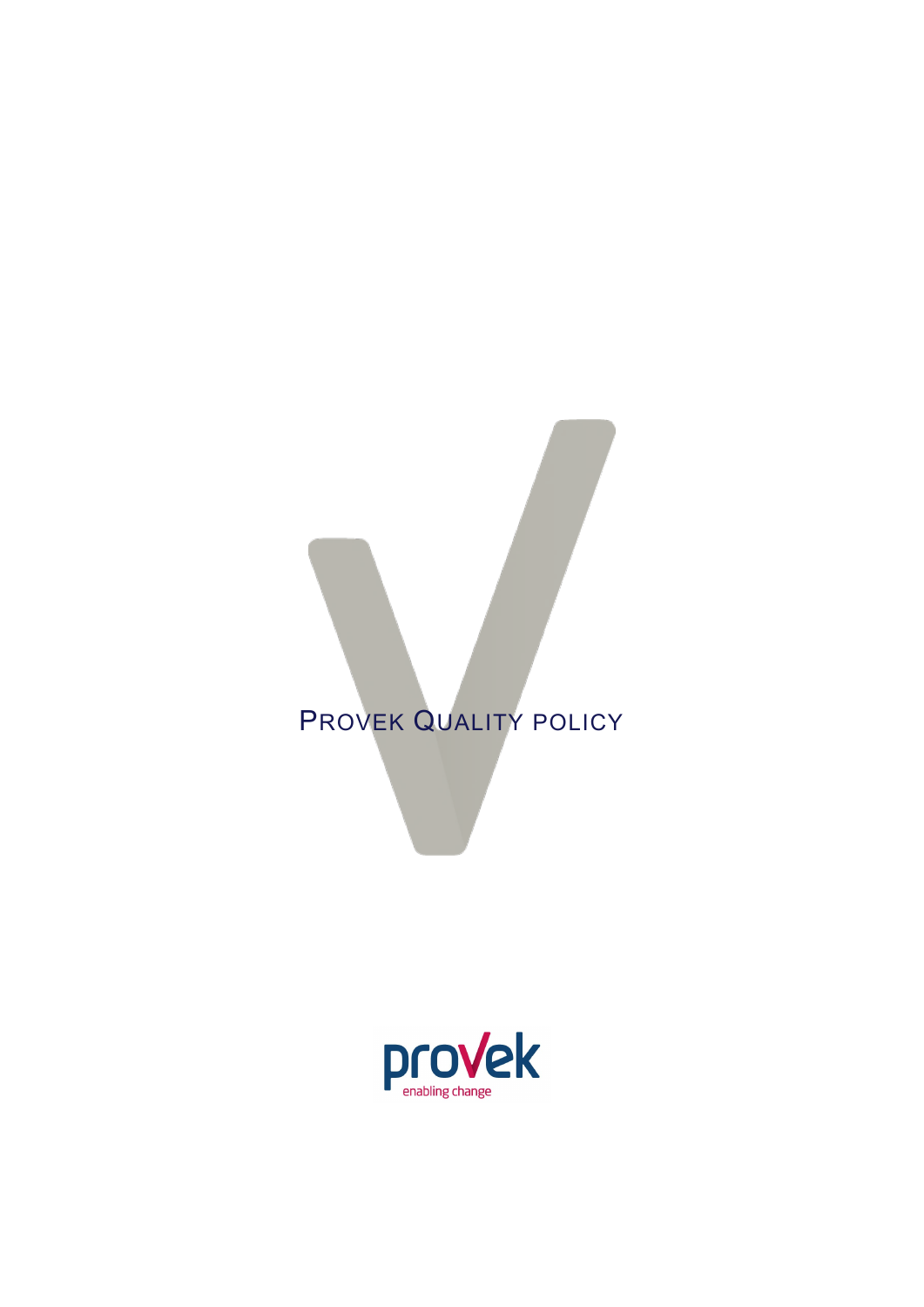

# **Document Control**

# Document version history

| Document version   Date issued |            | Comments |
|--------------------------------|------------|----------|
| $\overline{1}$ V1-0            | 06/01/2021 |          |

#### Document distribution

File

All Associate Project Management trainers and support staff

# Contact Details

Provek Ltd.

12 Thatcham Business Village

Colthrop Way

Thatcham

RG19 4LW

- Tel 01635 524610
- Fax 01635 524620

Email enquiries@provek.co.uk

Web [www.provek.co.uk](http://www.provek.co.uk/)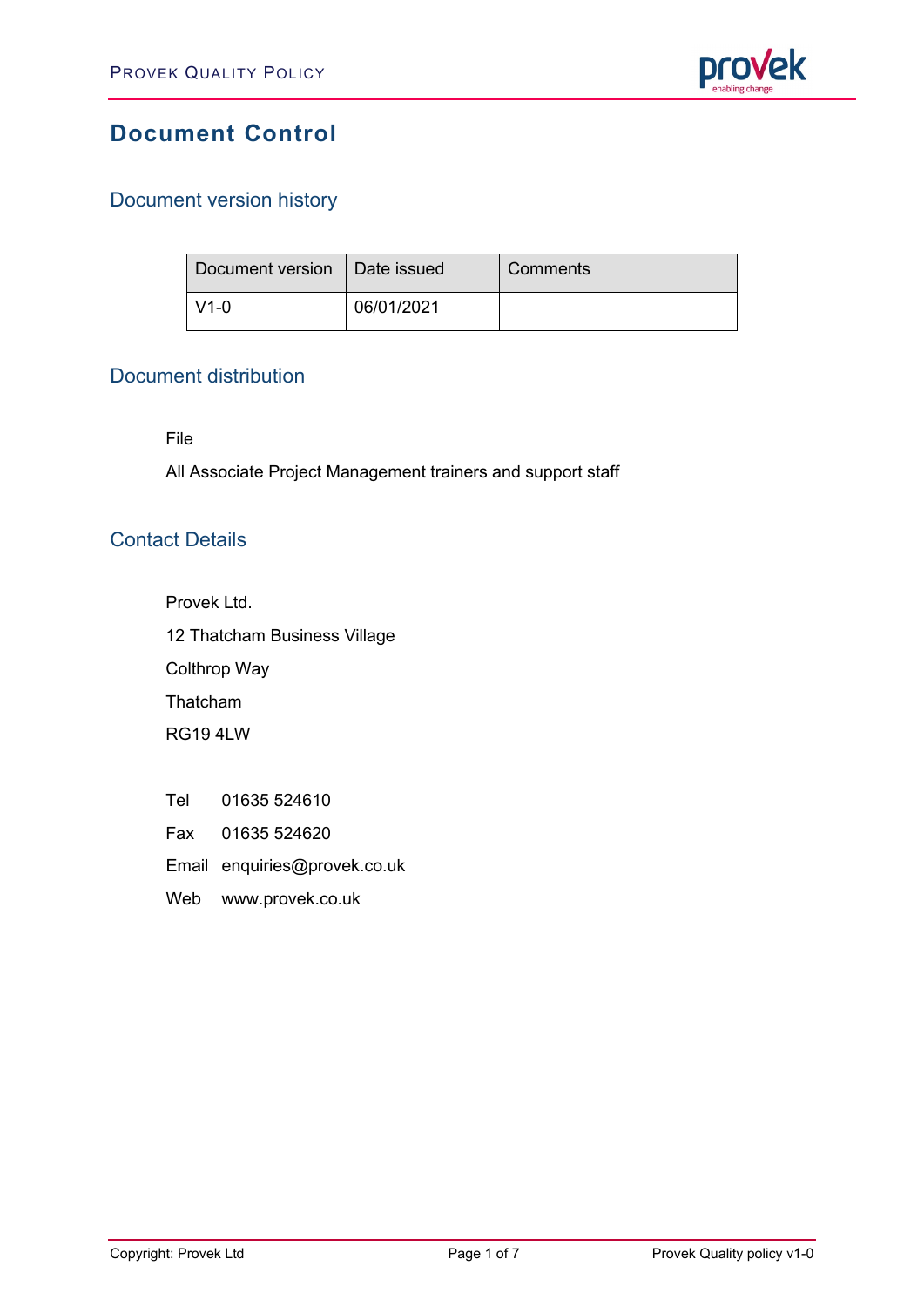

# **Contents**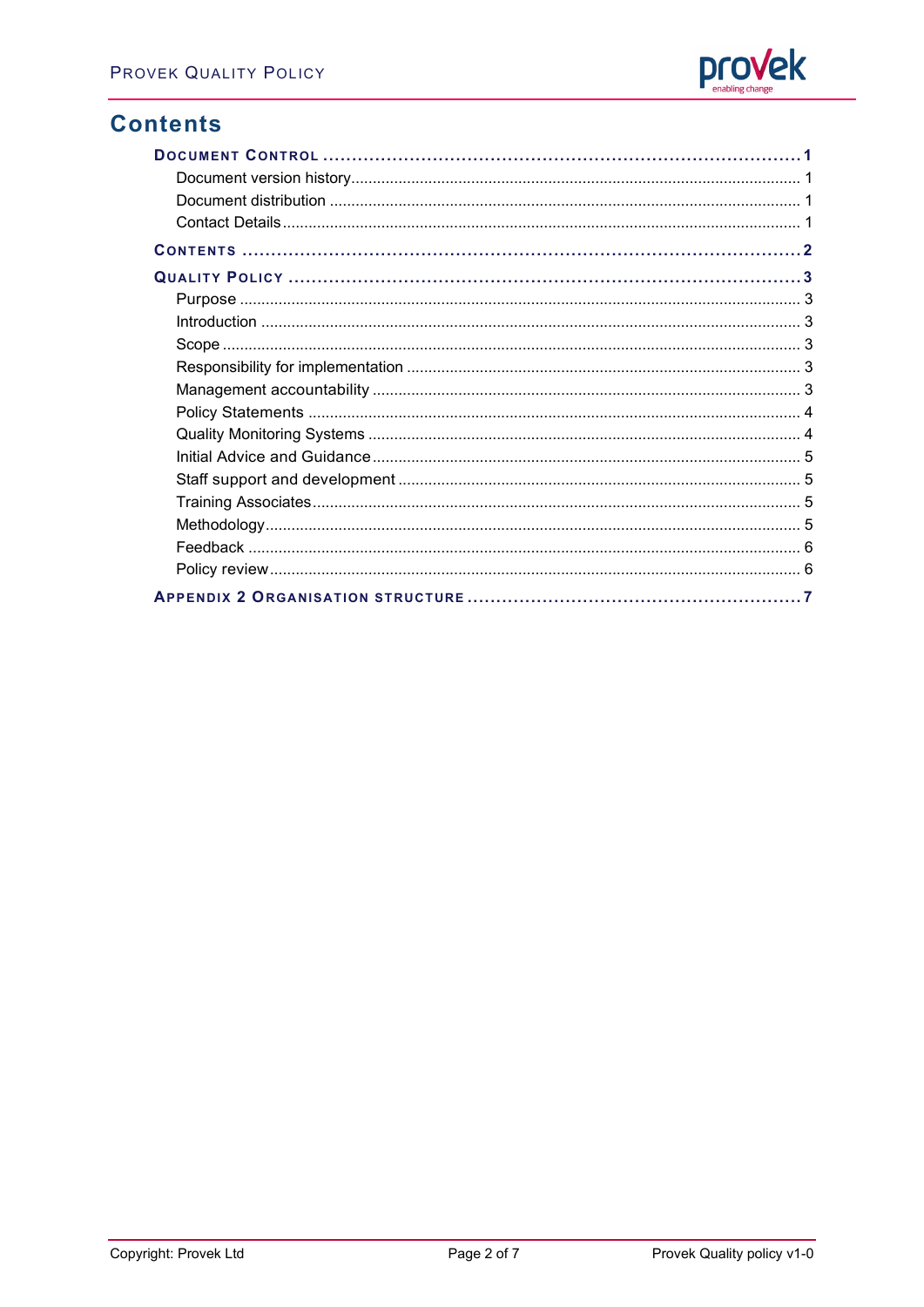

# **Quality Policy**

#### Purpose

This policy sets out the overarching quality framework for Provek Ltd.

#### **Introduction**

- 1. Provek Ltd.'s vision is to be an outstanding provider of vocational training in the Project Management sector.
- 2. We endeavour to research the needs of employers, learners and the local community to plan a rationale and intent to ensure all appropriate needs are met.
- 3. This policy outlines Provek Ltd.'s approach to ensuring continuing quality improvement and represents the minimum requirement for performance and standards.
- 4. Provek Ltd seeks continuous improvement in the quality of all aspects of its work both internally and with its associate trainers to ensure all learners achieve to the highest standard and perform to the best of their ability.

# Scope

- 5. This policy and specific policies relating to quality and standards apply to all staff at Provek Ltd and its associate trainers. The management of the process will be through the existing organisational management structure and led by the Operations Director.
- 6. Quality improvement will be based on a process of regular self-assessment by teams, learning and assessment observations, and meetings with individual staff responsible for delivering programmes.
- 7. Provek Ltd will seek the views and perceptions of learners, employers, staff and where appropriate, associate trainers through frequent and annual perception surveys.
- 8. Learning programmes at Provek Ltd covers the Level 4 Associate Project Management Apprenticeship programme. The purpose of this policy is to ensure that standard Internal quality improvement procedures apply that meet the requirements of Ofsted, the awarding organisations and Education and Skills Funding Agency (ESFA).

### Responsibility for implementation

- 1. All staff employed by Provek Ltd and their associate trainers are responsible for the implementation of this policy.
- 2. The Operations Director will be responsible for the annual review and update of this policy and dissemination to all staff.

#### Management accountability

1. Appendix 2 illustrates the management structure of Provek Ltd with responsibility for delivery and monitoring of this policy.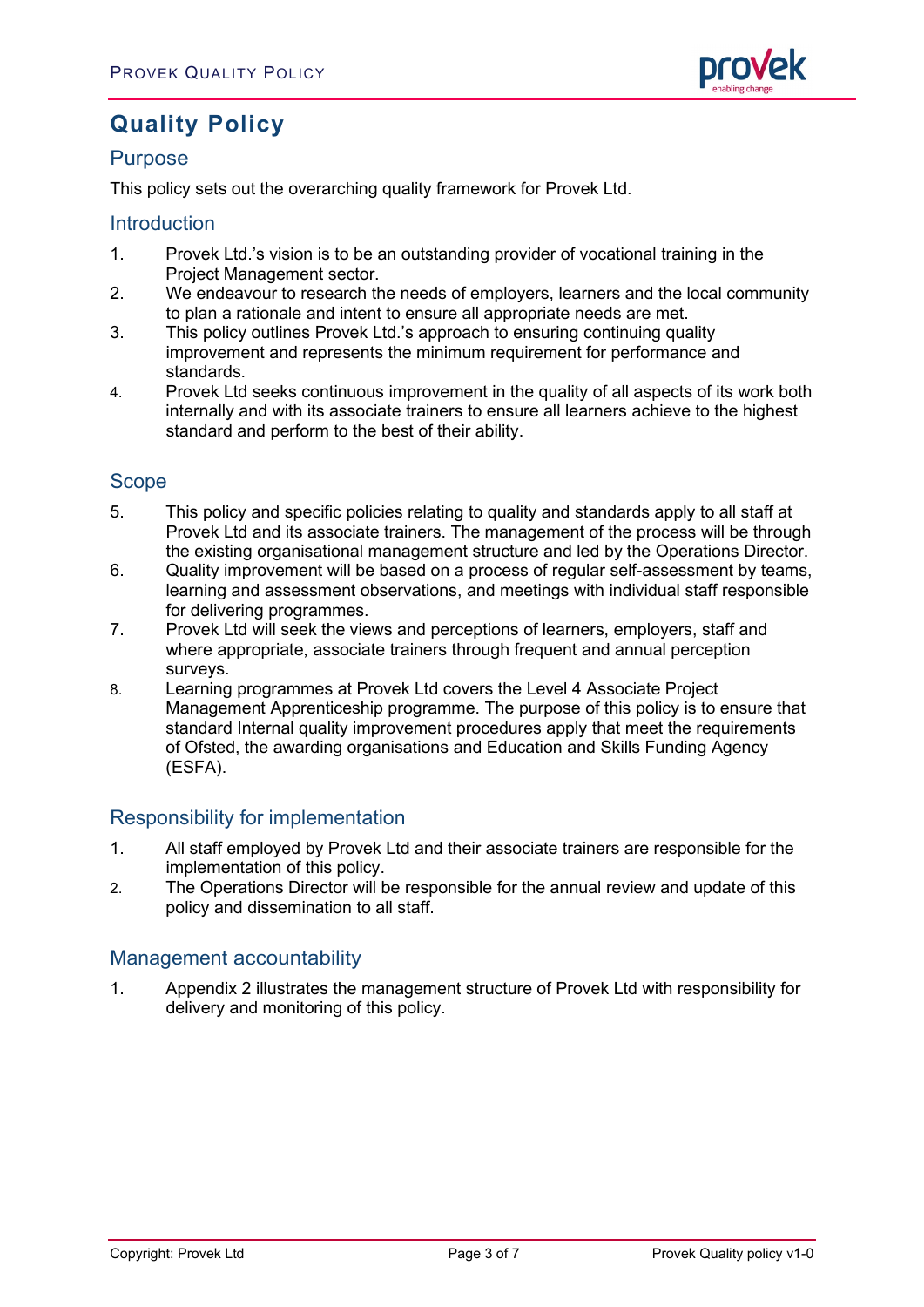

### Policy Statements

- 1. To encourage continuous improvement in the quality of teaching, learning and assessment in all programmes, thereby making learning an enjoyable experience, increase participation, and achievement in a timely manner.
- 2. To develop and sustain the Level 4 Associate Project Management training programme, which provides opportunities for learner progression to further or higher education or employment.
- 3. To ensure rigorous and consistent assessment practice, which meet the standards of external awarding organisations.
- 4. To provide information that supports internal strategic planning and meets employer requirements for qualified and skilled staff.
- 5. To ensure the health, safety, wellbeing and safeguarding of all learners whether they be in a Provek Ltd training facility or employed in the workplace.
- 6. To carry out appropriate checks on all learner facing staff to ensure the protection and safety of learners.

# Quality Monitoring Systems

The statement of this Policy is supported by a clear set of processes outlined in detail in the Quality Management System. To ensure the maintenance, embedding and management of the Quality Policy, it is supported by the Quality Journey that details all processes to meet quality standards, including:

| <b>Internal Quality Assurance</b>                                                                                                             | <b>Quality Improvement</b>                                                                                          |
|-----------------------------------------------------------------------------------------------------------------------------------------------|---------------------------------------------------------------------------------------------------------------------|
| IQA strategy<br>IQA Sample Plan<br><b>OTLA Strategy</b><br><b>Managing Fraudulent Activity</b><br>Marking and RPL Policy<br><b>CPD Policy</b> | Self-assessment<br>Managing satisfaction<br>$\bullet$<br>surveys<br>Managing Complaints and<br>$\bullet$<br>Queries |
|                                                                                                                                               |                                                                                                                     |
| <b>External Measures</b>                                                                                                                      | <b>Continuous Improvement</b>                                                                                       |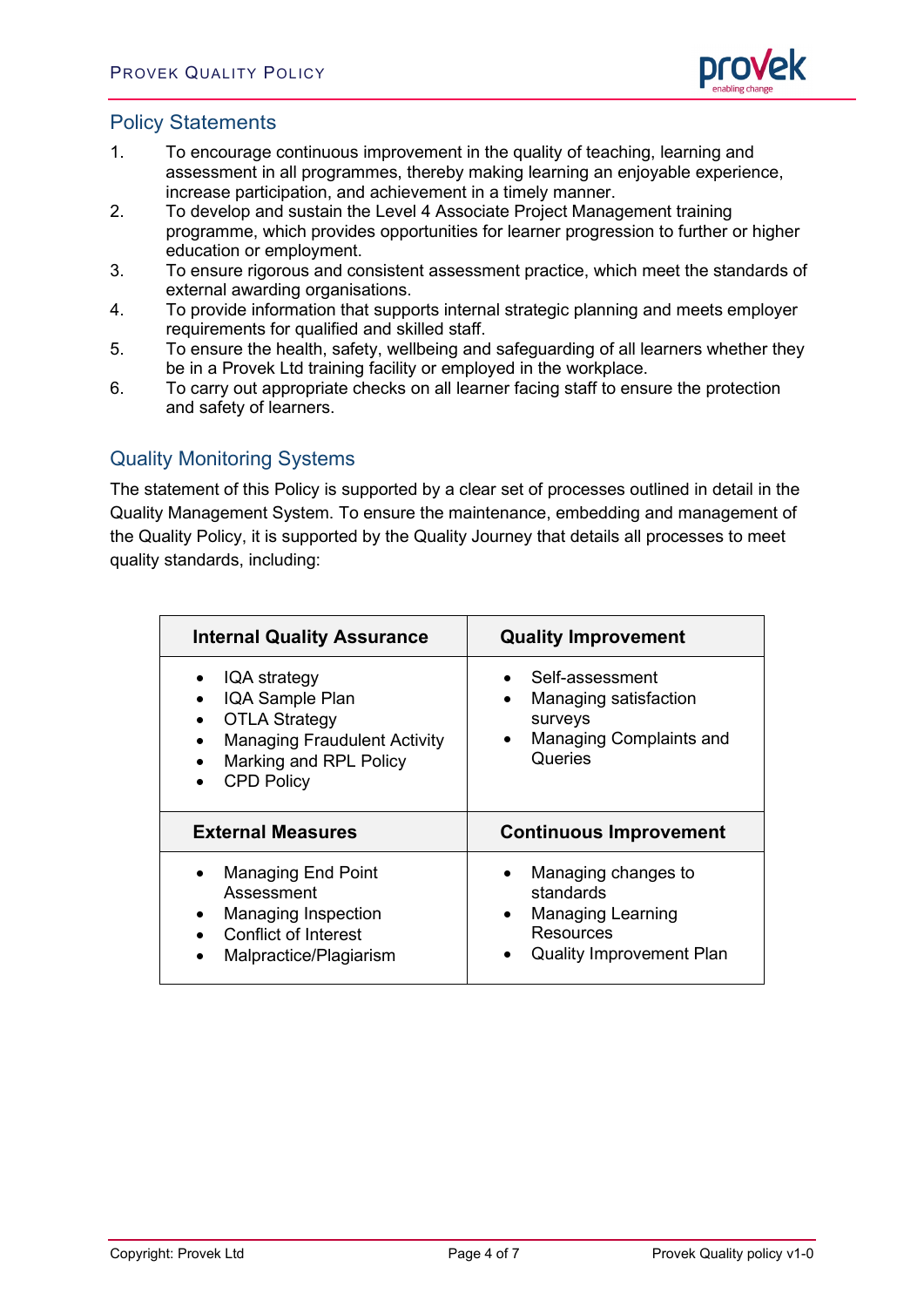

#### Initial Advice and Guidance

- 1. To monitor and evaluate the procedure for advising, assessing and on-boarding learners at entry and throughout their Level 4 Associate Project Management programme.
- 2. To monitor and evaluate the standard of services in response to the needs of employers.
- 3. To ensure a clear progression route using the initial assessment process, to plan and deliver appropriate programmes, and where appropriate, learning support to ensure all learners achieve their planned learning goal.
- 4. To monitor and evaluate the standard of career advice and/or next steps guidance given to all learners.

#### Staff support and development

- 1. To regularly review the performance, training and developmental needs of all staff through the operation of company Continual Professional Development (CPD) employee reviews.
- 2. Through CPD plans, to train and develop individuals upon appointment and throughout their employment.
- 3. To provide all staff with an annual appraisal and performance feedback.
- 4. To monitor and evaluate the effectiveness of such training and development against the company strategic goals and self-assessment processes.

#### Training Associates

- 1. To have in place a rigorous system of quality assurance based on the regular review and assessment of the quality delivered.
- 2. Provek Ltd will provide each associate trainer with a detailed job description identifying the expectations and obligations for both parties.
- 3. To comply with the process, audit requirements and guidance provided for review and assessment, which is issued by funding organisations from time to time and applicable to Provek Ltd.
- 4. Where applicable, to agree an action plan for improvement following any feedback from internal monitoring visits or following feedback from external organisations or inspection.

#### Methodology

- 1. All learners and staff will be made aware of the quality standards required within Provek Ltd.
- 2. This policy will form part of the staff performance management policy.<br>3. The process of quality control requires all appropriate recruitment, tea
- The process of quality control requires all appropriate recruitment, teaching, delivery and assessment teams to meet a minimum of four times per year and more frequently as required particularly when there are staff changes.
- 4. Quality control will be carried out against agreed criteria, which will incorporate performance indicators as required by Ofsted, the awarding organisations and Education and Skills Funding Agency (ESFA)
- 5. Programme performance data will be made available through regular management information reports shared with all managers.
- 6. Any programme review will be supported by analysis of learner, employer and subcontractor views collected via surveys and survey meetings.
- 7. The outcome of these processes will be used to inform the annual self-assessment report and quality improvement planning process, devise performance targets and key performance indicators.
- 8. Feedback on actions resulting from reviews and surveys will be communicated to Provek Ltd employees via both team and/or individual meetings.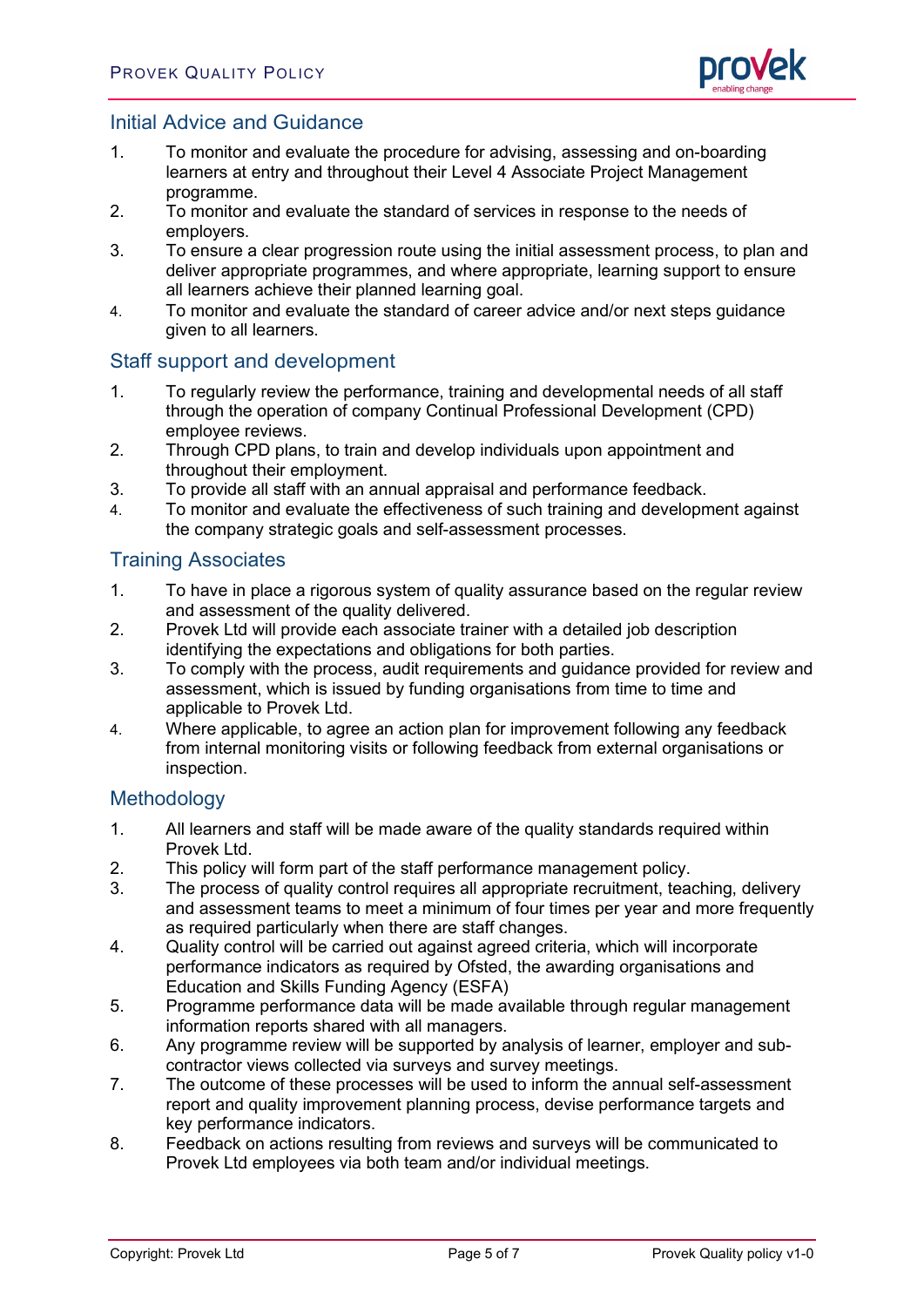

# Feedback

Constructive comment on the continued improvement of this Policy is welcomed and should be forwarded to the Operations Director.

### Policy review

This Policy has been reviewed and approved by the Senior Management Team. The next review will take place during January 2022.